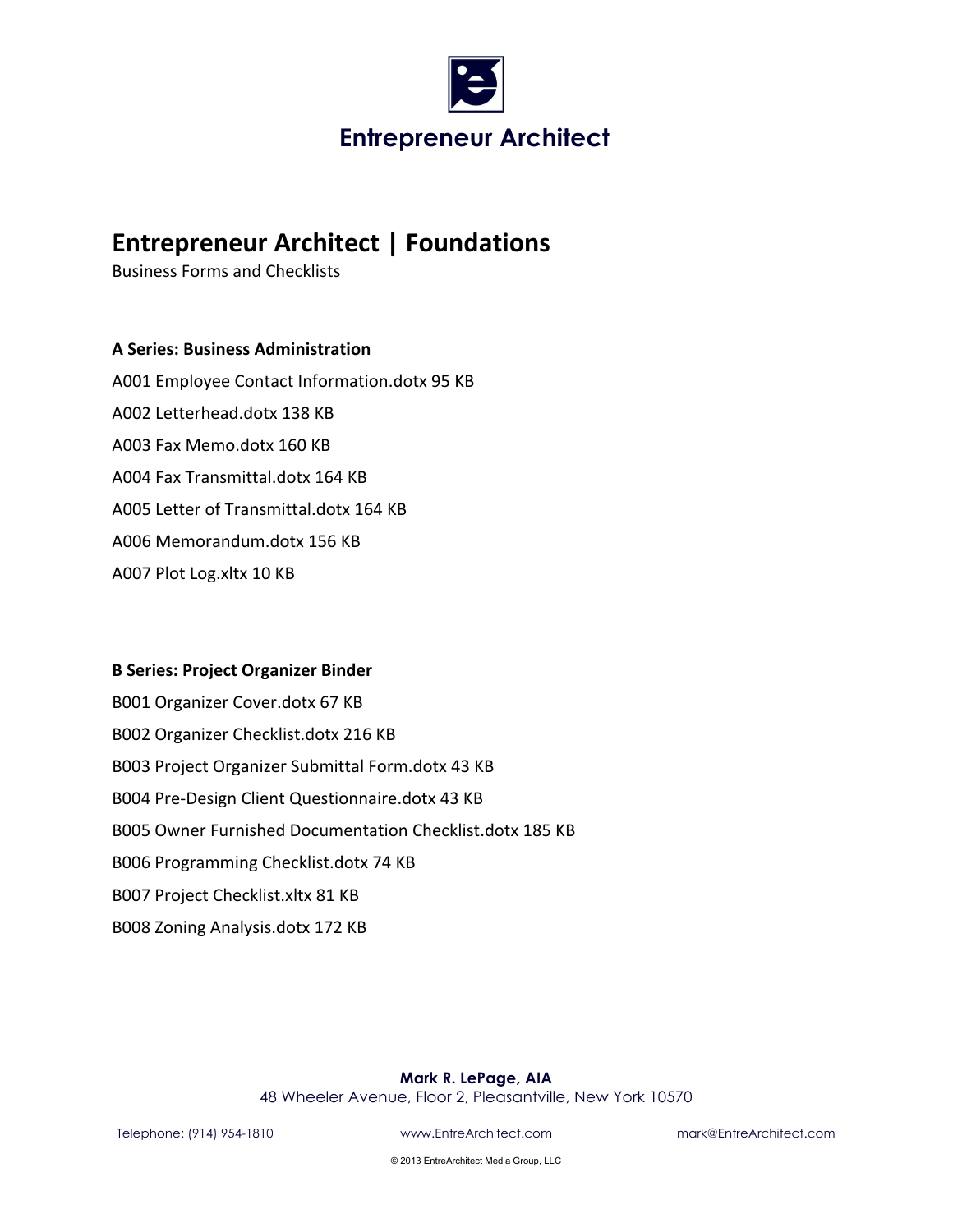

## **Entrepreneur Architect**

### **C Series: Construction Management**

C001 Construction Estimate Template.xlt 106 KB C002 Design Phase Cost Estimate Calculator.xltx 12 KB C003 Contractor Source List.xltx 48 KB C004 Invitation to Bid.dotx 191 KB C005 Bid Analysis.xltx 36 KB C006 Meeting Minutes.dotx 160 KB

**S** Series: Sales S001 Initial Contact Information.dotx 173 KB S002 Client Information - Residential.dotx 107 KB S003 Client Information - Commercial.dotx 100 KB

### **D Series: Design Development**

| D001 Design Phase Cost Estimate Calculator.xltx 12 KB |
|-------------------------------------------------------|
| D002 Shopping List - Kitchen Plumbing.dotx 453 KB     |
| D003 Shopping List - Kitchen Finishes.dotx 280 KB     |
| D004 Shopping List - Kitchen Appliances.dotx 468 KB   |
| D005 Shopping List - Bathroom Plumbing.dotx 465 KB    |
| D006 Shopping List - Bathroom Finishes.dotx 283 KB    |
| D007 Shopping List - Bathroom Accessories.dotx 281 KB |
| D008 Suppliers - Plumbing.dotx 437 KB                 |
| D009 Suppliers - Finishes.dotx 437 KB                 |

#### **Mark R. LePage, AIA**

48 Wheeler Avenue, Floor 2, Pleasantville, New York 10570